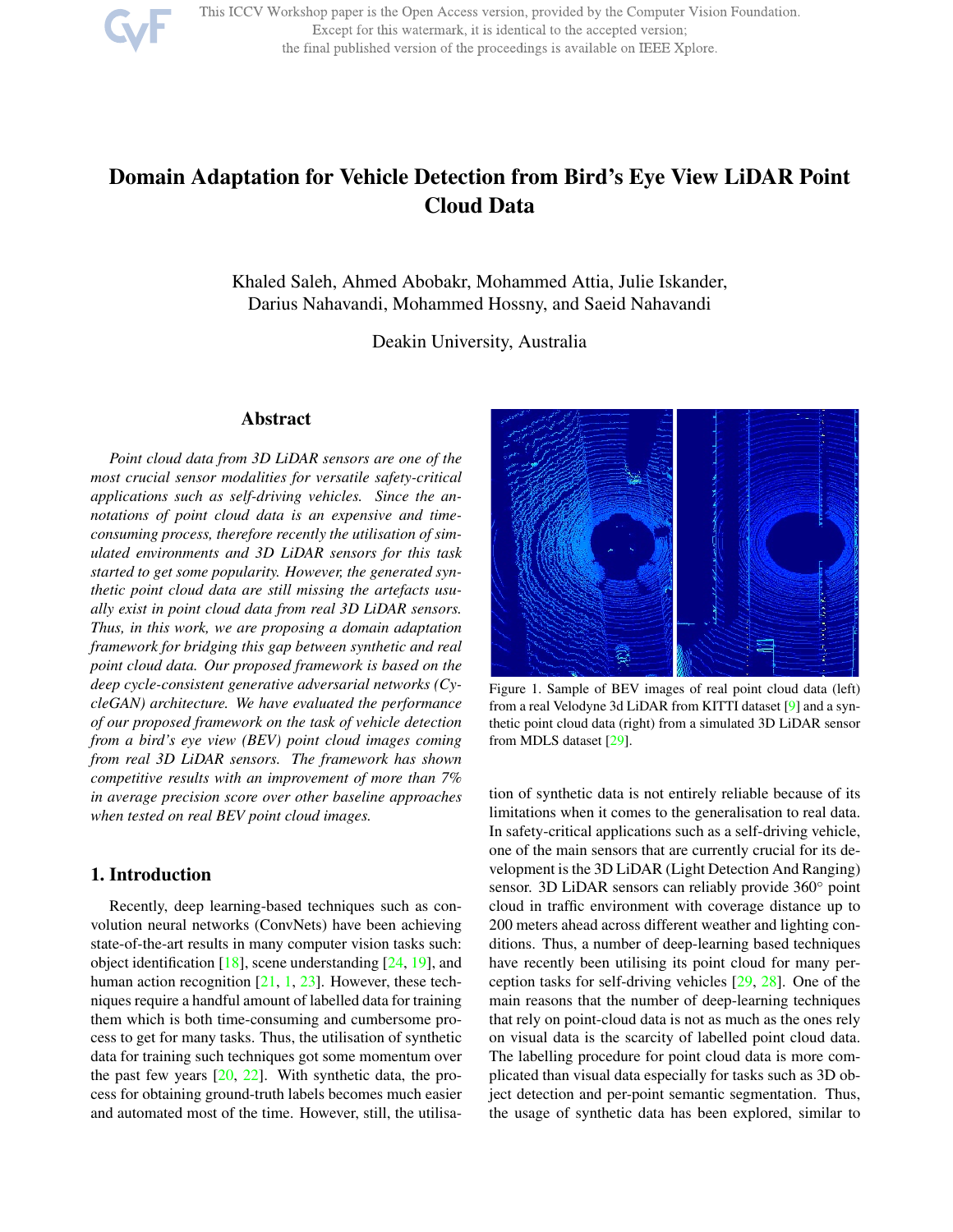the visual data modality data  $[20, 29]$ . However, the generalisation to real-point cloud data was rather limited due to the perfectness of the synthetic point cloud data (shown in Fig. 1, right) which is missing the artefacts usually exist in point cloud data from real 3D LiDAR sensors (shown in Fig. 1, left). These artefacts are such as the variability of the LiDAR beams intensities or the motion distortion as a result of the motion of the 3D LiDAR. Domain adaptation (DA) is one of the machine learning (ML) techniques that have been recently explored to bridge the aforementioned gaps between synthetic and real data domains [27]. In DA, the goal is to learn from one data distribution (referred to as the source domain) a perfect model on a different data distribution (referred to as the target domain). In traffic environments, DA has recently shown promising results for image translation between different domain pairs such as night/day, synthetic/real images and RGB/thermal images [31]. Since most of the previous DA techniques are based on 2D deep ConvNet architectures, thus their application on 3D point cloud data from 3D LiDAR sensors is not a straight forward task. On the other hand, the recent deep-learning based techniques that have been applied on perception tasks using 3D point cloud data, they managed to find a way to adopt the same 2D ConvNet architectures to work on the 3D point cloud data. One of the most common techniques was to project a top-down bird's eye view (BEV) of the point cloud data on a 2D plane (ie. ground). The representation of the 3D LiDAR point cloud data as a BEV was shown to be effective in many perception tasks for self-driving vehicles such as 3D object detection [15], road detection [4] and per-point semantic segmentation [6].

To this end, in this work, we will be proposing a DA approach for vehicle detection in real point cloud data from 3D LiDAR sensors represented as BEV images. The proposed DA approach will be a deep learning-based approach based on deep generative adversarial networks (GANs) [31]. For the vehicle detection task, it will be based on state-of-the-art deep object detection architecture YOLOv3 [18]. The rest of the paper is organised as follows. In Section 2, a brief introduction to the different DA approaches with emphasis on deep learning based approaches will be reviewed in addition to a quick review on GANs. Section 3, the methodology we followed for our proposed DA approach will be discussed thoroughly. Experiments and results are discussed in Section 4. Finally, Section 5 concludes.

## 2. Related Work

Commonly, there are two ways to achieve DA either by directly translating one domain to the other or by obtaining a common-ground intermediate pseudo-domain between the two domains. In the following, firstly a quick review of the work related to the DA approaches will be provided specifically the approaches based on the direct translation between domains. Then, a brief summary of the DA work between simulated and real domains done in the context of traffic environments will be discussed.

#### 2.1. Adversarial Domain Adaptation

Historically, most of the work done on DA has been relying on the transformation between source and target domains based on linear representations [3, 10]. Until the emergence of the recent set of techniques based on non-linear transformation representations via neural networks [8, 26], which have achieved state-of-the-art results in a number of DA benchmarks [17, 14]. One of the most commonly non-linear-based representations DA approaches is the adversarial domain adaptation (ADA) approach [8]. ADA was inspired by the work done by Goodfellow et al. [11] on generative adversarial networks (GANs). In GANs, there are two deep neural networks trained simultaneously, namely a "generator" network and a "discriminator" network. The generator network, as the name implies, it generates new data instances using a uniform distribution, on the other hand, the discriminator network tries to decide whether or not this newly generated data instance has the same distribution as the training dataset distribution. Similarly, in ADA, it has the same two networks, this architecture is often referred to in the literature as the "conditional GAN". One of the most recently successful ADA architectures is the Cycle-Consistent GAN (CycleGAN) [31] architecture. In CycleGAN, it is essentially comprised of two conditional GAN networks. The first network works on the transformation from the source domain  $(S)$  to the target domain  $(T)$ ,  $S \to T$ , while the other one works on the transformation in the opposite direction,  $T \rightarrow S$ . The additional contribution for CycleGAN architecture was the introduction of a new loss function they call it the cycle-consistency loss function. This new loss function assures that if the two conditional GANs networks are connected, they will produce the following identity mapping:  $S \to T \to S$ .

## 2.2. DA Between Synthetic and Real for Perception Tasks

In the context of traffic environments, a number of perceptions tasks has been utilising the DA approach to bridge the gap between real domains from physical sensors and synthetic domains from simulated sensors [31, 2, 30, 25]. It is worth noting that all of these works were only exploring one type of sensors which was cameras either RGB (monocular/stereo) or thermal. For example, in  $[31]$ , a number of DA between different domains were introduced based on the CycleGAN architecture. For instance, they addressed the semantic segmentation task between the day and night domains on unpaired visual images from multiple roadbased datasets. Similarly, in  $[2, 5]$  the authors trained a ConvNet model on synthetic depth and RGB images from the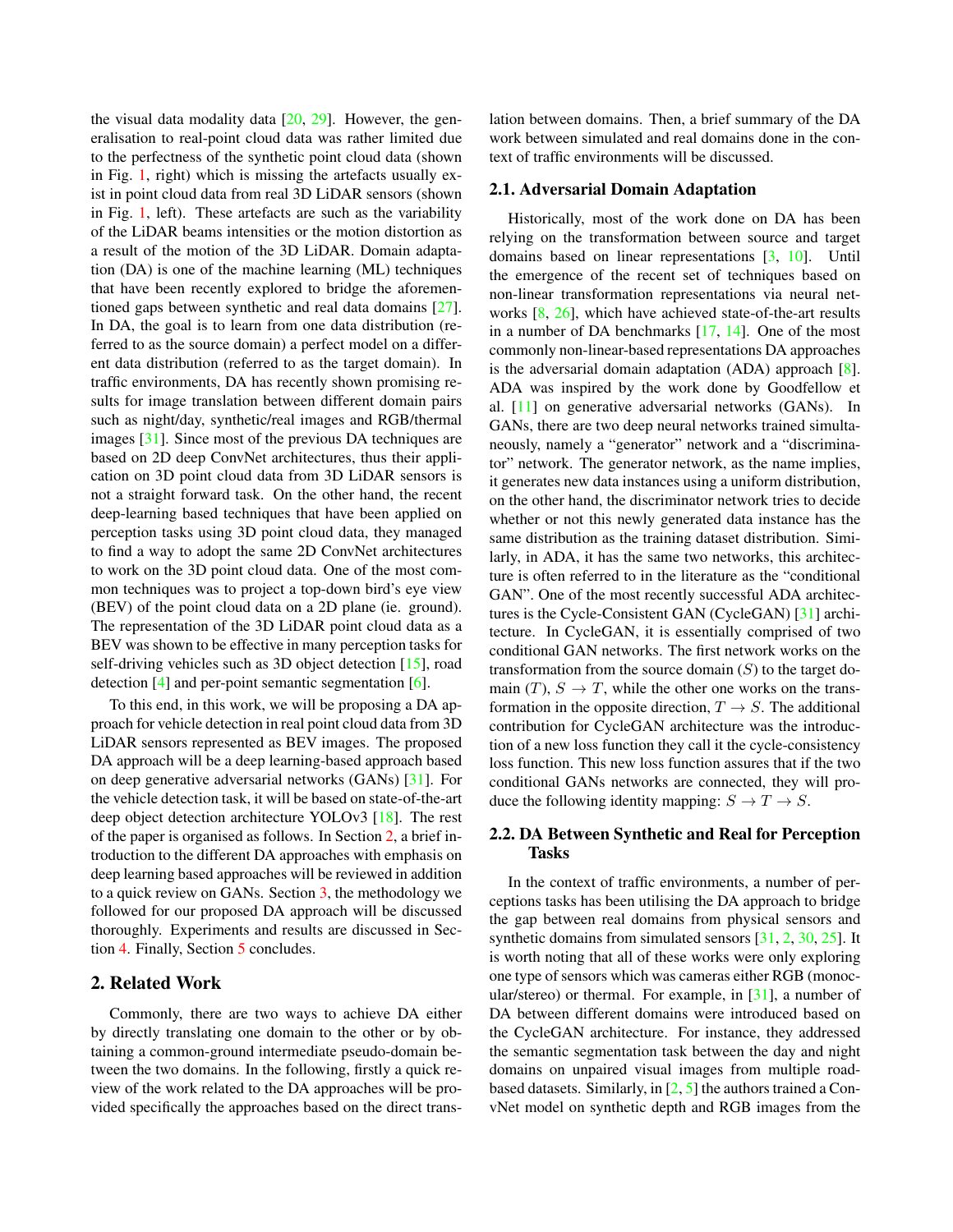famous game GTA in order to estimate a synthetic monocular depth image and localise objects respectively. In the testing/inference phase, they took an input real RGB image from the KITTI dataset  $[16]$  and with the help of a CycleGAN architecture, they transformed the real RGB image into a synthetic GTA game like RGB image. Then, they passed the synthetic RGB image to their initial trained model to estimate a synthetic depth image. Eventually, they used the same CycleGAN network again to adopt the estimated depth image from the synthetic image domain to a real RGB image domain. On the other hand, in [30] Zhang et al. proposed deep-learning based approach for thermal infra-red object tracking. To overcome the scarcity of thermal images dataset, they utilised DA based on the Cycle-GAN architecture to transform images from visual domain to the thermal infra-red domain.

## 3. Proposed Methodology

The main focus of this work is to provide a framework for bridging the gap between real and synthetic point cloud data represented as BEV images for the vehicle detection task. That being said, the same framework can still be used for other perceptions tasks on point cloud data such as semantic segmentation or object tracking. In this section, we will first provide our formulation for the problem at hand. Then subsequently, we will break-down the building blocks of the proposed framework.

#### 3.1. Problem Formulation

In our formulation for the vehicle detection task from real BEV point cloud data, we are proposing a framework consisting of two stages. In the first stage of our framework, we train a CycleGAN model between unpaired synthetic BEV point cloud data and real BEV point cloud data. The trained model, in returns, learns a transformation from synthetic BEV point cloud data to real BEV point cloud data and vice versa. As a result, given any annotated synthetic BEV point cloud dataset with vehicles, the trained Cycle-GAN model will transform that dataset to an annotated reallike BEV point cloud data. Finally, using the transformed dataset, we could train another ConvNet-based model for the vehicle detection task in real BEV point cloud data.

#### 3.2. Deep Unsupervised DA via Cycle-Consistent GANs

In this work, we will be exploring the CycleGAN architecture for the task of DA between real BEV point cloud domain and synthetic BEV point cloud domain. One of the advantages of the CycleGAN architecture in the context of DA is it can learn transformation between source and target domains without any supervised one-to-one mapping between the two domains. This is beneficial for our task because it is almost impossible for us to have the same

traffic scenario and environment captured in both real BEV point cloud data and synthetic BEV point cloud data. However, we can have a handful amount of BEV point cloud data from each domain separately that represent the distribution of that domain. More formally, given our two domains  $S, R$ of the synthetic and the real BEV point cloud data domains. Then, the objective of our adopted CycleGAN-based DA approach (shown in Fig. 4) is to map between the distributions  $s \sim \mathbb{P}_d(s)$  and  $r \sim \mathbb{P}_d(r)$  from the synthetic and the real BEV point cloud domains respectively. The proposed CycleGAN-based DA approach achieve this mapping via the two generators,  $G_{S\rightarrow R}$  and  $G_{R\rightarrow S}$  and the two discriminators  $D_S$  and  $D_R$ . The generator  $G_{S\rightarrow R}$  will try to map the input source synthetic BEV point cloud image to some target real BEV point cloud image. While the generator  $G_{R\rightarrow S}$  is trying to map the generated BEV point cloud image from the real target domain back to its original source domain. The discriminator  $D<sub>S</sub>$ , on the other hand, is trying to differentiate between a BEV point cloud image  $s \in S$ and a generated BEV point cloud image from  $G_{R\rightarrow S}$ . Conversely, the discriminator  $D_R$  will be trying to distinguish between a BEV point cloud image  $r \in R$  and a generated BEV point cloud image from  $G_{S\rightarrow R}$ . The two generators networks are deep ConvNet models. The main building blocks of them are three blocks, namely the encoder, the transformer and the decoder respectively. The encoder's job is to extract features on multiple levels progressively by down-sampling them from the input BEV point cloud image from both domains. The transformer, on the other hand, takes the extracted features vector encoder in the source domain and transform it into another feature vector in the opposite target domain. The decoder finally up-sample the transformed features vector back to the original shape and dimensionality as it was before going through the encoder. The architecture we used for that combination of encoder, transformer and decoder of our generator networks is based on the architecture proposed in  $[13]$ . The encoder in this architecture consists of two convolution layers, while the transformer consists of nine ResNet blocks and the decoder consists of two de-convolution/transposed convolution layers. The two discriminators architecture is a deep ConvNet model as well. They are based on the PatchGAN architecture from  $[12]$ , which consists of three consecutive convolution layers for feature extraction in patches and a final 1Dconvolution layer for the decision whether its input BEV point cloud image is fake or not. In order to train the proposed CycleGAN-based DA approach for our task, we will be utilising the adversarial loss for the two generators that we have discussed above along with their corresponding discriminators. The first loss for the transformation from domain  $S$  to domain  $R$  is as follows: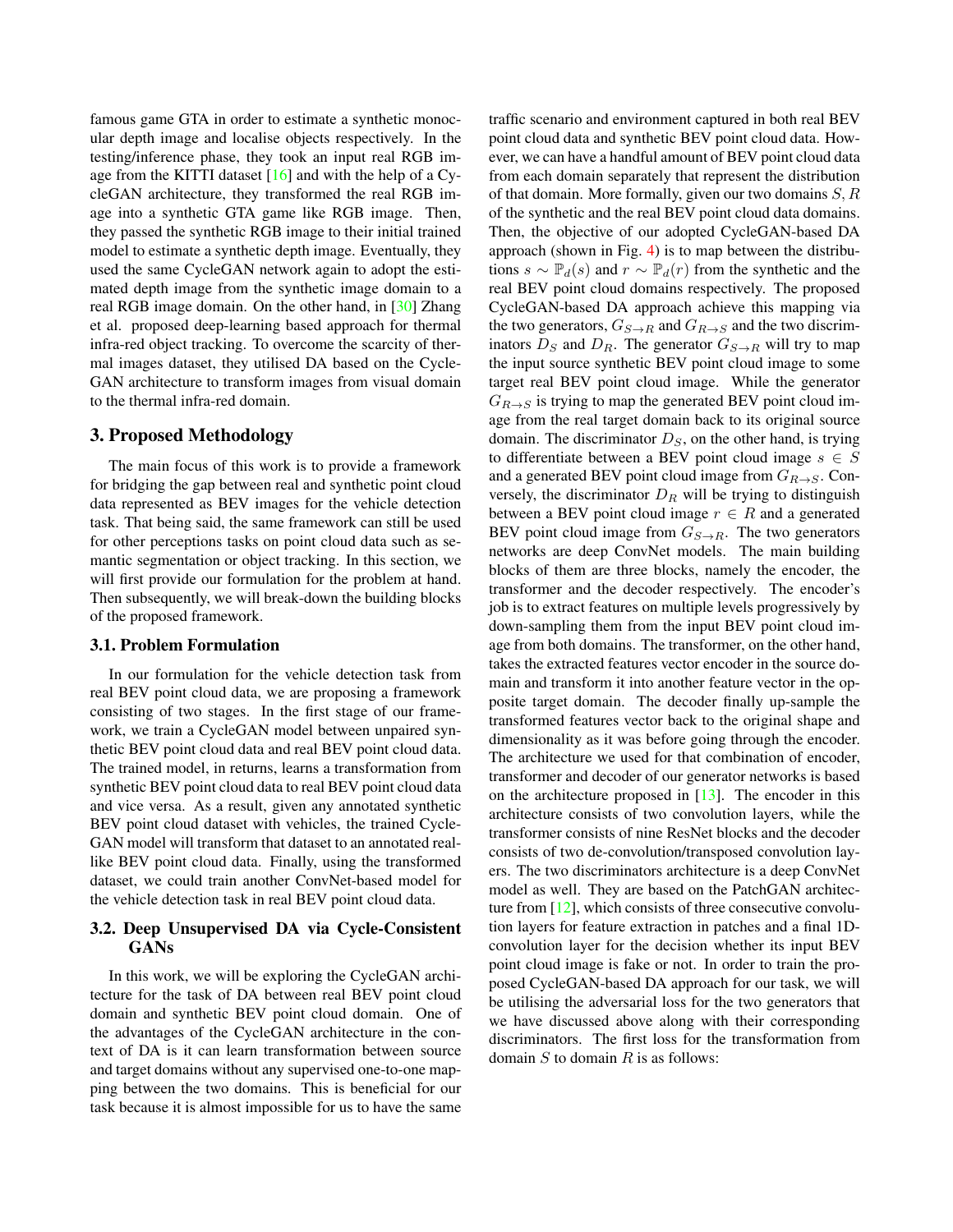

Figure 2. Proposed CycleGAN-based DA framework for the vehicle detection task in BEV point cloud images. The framework has two internal cycles, namely  $Cycles$  and  $Cycle_R$ . In  $Cycles$ , the input sample s of synthetic BEV point cloud image goes firstly through the generator  $G_{S\to R}$  which its output is interrogated by the discriminator  $D_R$ . The generated sample r is then goes through the other generator  $G_{R\rightarrow S}$  for reconstructed the original input s sample. The same process goes for the second cycle  $Cycles$ .

$$
\mathcal{L}_{adv_{S \to R}} = \min_{G_{S \to R}} \max_{D_R} \mathbb{E}_{r \sim \mathbb{P}_d(r)} [\log D_R(r)] +
$$
  

$$
\mathbb{E}_{s \sim \mathbb{P}_d(s)} [\log (1 - D_R(G_{S \to R}(s)))] \tag{1}
$$

where  $S$  is the synthetic BEV point cloud data domain and  $\mathbb{P}_d(s)$  is its data distribution.

Similarly, the second loss for the transformation from domain  $R$  to domain  $S$  is as follows:

$$
\mathcal{L}_{adv_{R \to S}} = \min_{G_{R \to S}} \max_{D_S} \mathbb{E}_{s \sim \mathbb{P}_d(s)} [\log D_S(s)] +
$$
  

$$
\mathbb{E}_{r \sim \mathbb{P}_d(r)} [\log(1 - D_S(G_{R \to S}(r)))]
$$
(2)

Additionally, in order to penalise the generators of the trained model to generate more realistic BEV point cloud data from each domain  $S$  and  $R$ , the following third loss is added.

$$
\mathcal{L}_{cyc} = ||G_{R \to S} (G_{S \to R}(s)) - s||_1
$$
  
 
$$
+ ||G_{S \to R} (G_{R \to S}(r)) - r||_1
$$
 (3)

where  $\mathcal{L}_{cyc}$  is the cycle-consistency loss which ensures the identity mapping of the each transformed sample BEV point cloud image back to its original source. Given the three losses from Eq. 1, 2, 3, the objective loss function for the proposed CycleGAN-based DA approach is as follows:

$$
\mathcal{L} = \mathcal{L}_{adv_{S \to R}} + \mathcal{L}_{adv_{R \to S}} + \lambda \mathcal{L}_{cyc}
$$
 (4)

where  $\lambda$  is equal to 10 which was chosen empirically.

Finally, since the objective of training any deep ConvNet model is to minimise a certain loss function, which in our case is the joint loss function in Eq. 4. Thus, we will be using the Adam optimiser for minimising our objective joint loss function using a learning rate of 0.001.

#### 3.3. Vehicle Detection in BEV Point Cloud Data via YOLOv3

For the vehicle detection task, we will be the adopting state-of-the-art single stage deep ConvNet architecture for object detection, You Only Look Once (YOLOv3) architecture. Internally, YOLOv3 relies on k-means clustering to have prior bounding boxes "anchors" of a potential region of interests (ROIs) in the input image which goes through a total of 53 convolution layers to extract features from them on 3 different scales. YOLOv3 in returns predicts the four coordinates for the bounding box, an objectness score for each bounding box, and class score for the object that the bounding box may contain. The four coordinates are predicted using a sigmoid function. The objectness score is predicted using a logistic regression which is set to 1 if the bounding box of one of the anchors overlaps with a ground truth bounding box. The class score of a bounding box is predicted via multinomial logistic classifiers which is better than the traditional soft-max classifier when it comes to multi-label classification task such as object detection. More specifically, in our vehicle detection task from BEV point cloud images, we relied on the YOLOv3-416 derivative architecture, which as the name implies works on input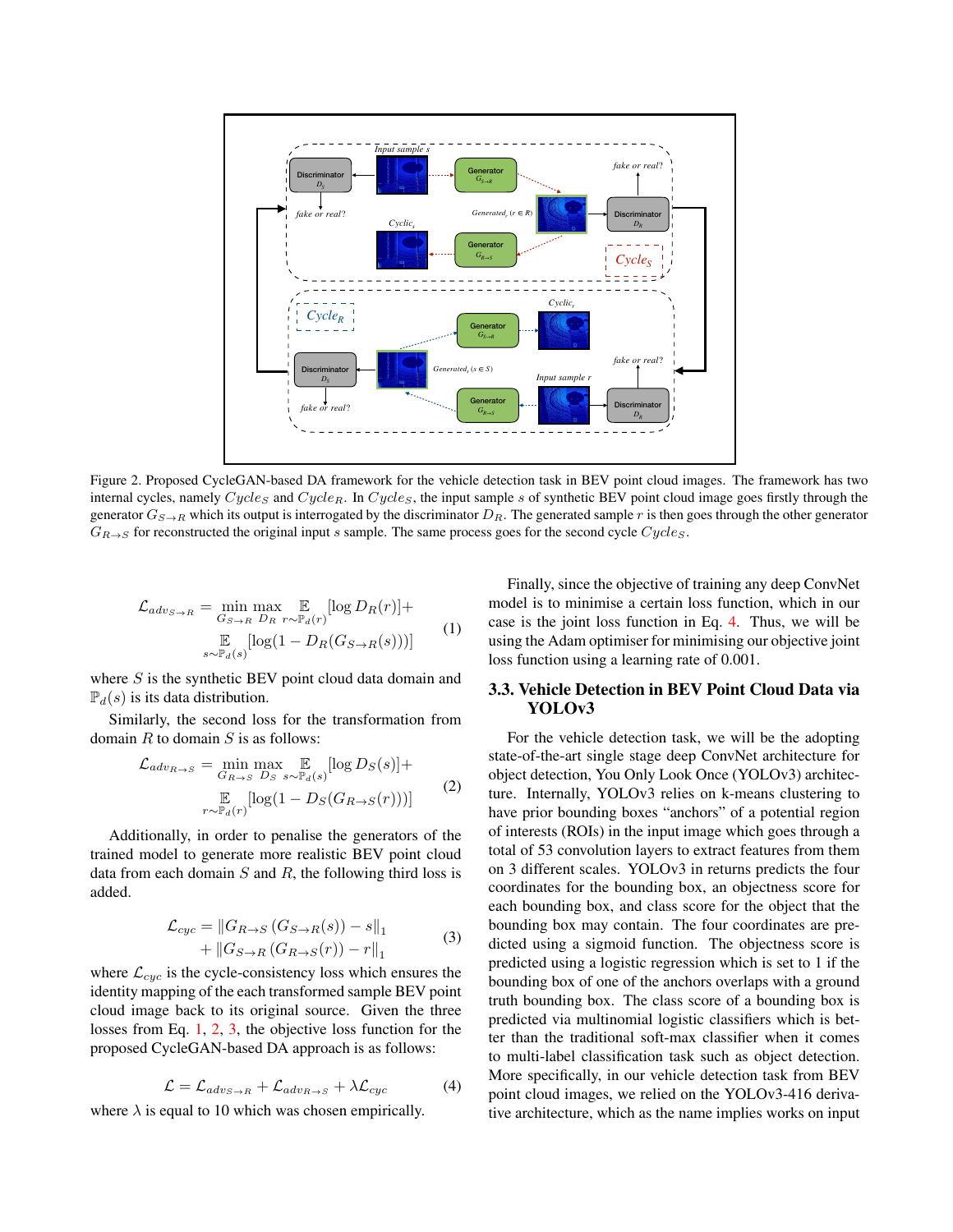images with a resolution of  $416H \times 416W$ .

## 4. Experiments

In this section, we will firstly discuss the datasets we have used for training and validating our trained models. Secondly, the performance of our models will be quantitatively and qualitatively evaluated.

## 4.1. Datasets

For the task of the DA between synthetic and real BEV point cloud images, we relied on two datasets. The first dataset is the recently released Motion-Distorted LiDAR Simulation (MDLS) dataset introduced in [29]. This dataset represents the synthetic domain S of our CycleGAN-based DA approach discussed in Section 3.2. The MLDS dataset was generated from high fidelity simulated urban traffic environments from the CARLA simulator [7] using a simulated Velodyne HDL-64E sensor. The dataset is originally meant for studying the effect of the motion distortion resulted from a moving vehicle-based 3D LIDAR sensor on the generated point cloud data. The dataset consists of two sequences of point cloud data from urban traffic environment involving between 60 to 90 moving vehicle, each one with an average duration of five minutes which results in total 6K point cloud scans. The dataset was annotated with the position of the vehicles in the scene. For our DA task, we first preprocessed the point cloud scans in order to get a BEV image of each scan according to the method introduced in [15]. As a result, we get a total of 6K BEV point cloud images similar to the right image shown in Fig. 1. The second dataset we utilised for the real domain  $R$  of our CycleGAN-based DA approach is the BEV benchmark data from the KITTI dataset [9]. The BEV benchmark data consists of 7481 training images and point cloud scans and 7518 test images and point cloud scans. The point cloud data was captured using a real 3D LiDAR sensor the Velodyne HDL-64E sensor. The dataset contains annotations for multiple objects in the traffic scene such as vehicles, pedestrians and cyclists. Similar to the pre-processing step we have done for the MLDS dataset we did it as well for the KITTI dataset in order to get BEV point cloud images like the one shown on the left in Fig. 1. In our experiments for training our CycleGAN-based DA approach, we used a total 6K BEV point cloud images from the MLDS dataset and the 7481 BEV point cloud images of the training split from the KITTI dataset. Similarly, for the task of the vehicle detection from BEV point cloud images we used the same aforementioned two datasets (MLDS and KITTI) in addition to the domain adapted BEV images from synthetic to real for training our YOLOv3 model. Since our ultimate goal in the vehicle detection task is to identify vehicles in real BEV point cloud images. Thus, we further split the total 7481 real BEV images from the KITTI dataset into 4K



Figure 3. Qualitative results for the proposed CycleGAN-based method for DA between synthetic and real BEV point cloud data. a) the input synthetic BEV point cloud image from [29], b) the transformed real BEV point cloud image using the proposed method and c) the correlated real BEV point cloud image from the KITTI dataset [9].

for training our YOLOv3 model and 3481 for testing the model.

## 4.2. Results and Discussion

Firstly, in order to evaluate the effectiveness of our proposed CycleGAN based DA approach for the vehicle detection task from real BEV point cloud images. In fig. 3, we show qualitative results of the trained CycleGAN-based DA approach between synthetic and real BEV point cloud images. In the first row of the figure is the input synthetic BEV point cloud image to our model. The second row represents the output from the generator  $G_{S\rightarrow R}$  of our trained CycleGAN model. The third row shows one sample of a real BEV point cloud image from the KITTI dataset. As it can be noticed, the generated BEV point cloud from our CycleGAN model is mimicking and trying to be consistent with the same structure exist in the real BEV point cloud image from KITTI. More specifically, the generated image captures pretty well the structure of the vehicles and the distortion/noise artefacts from resulting from the real Velodyne 3D LiDAR sensor. For having more quantitative evaluation of our proposed CycleGAN based DA approach for the vehicle detection task, we trained two YOLOv3 models, the first one  $Y OLO<sub>S</sub>$  is trained using the 6K synthetic BEV point cloud images, while the other one  $Y OLO_R$  is trained using the same 6K BEV point cloud images but the DA versions of them after feeding them to our trained CycleGAN model and getting its predicted DA real BEV point cloud images. Furthermore, we trained three additional YOLOv3 models with the only difference in the type of training data. The first model  $Y OLO_K$  which as the name implies is trained on the 4K training split BEV point cloud images from the KITTI dataset. The second model  $Y OLO_{KS}$  is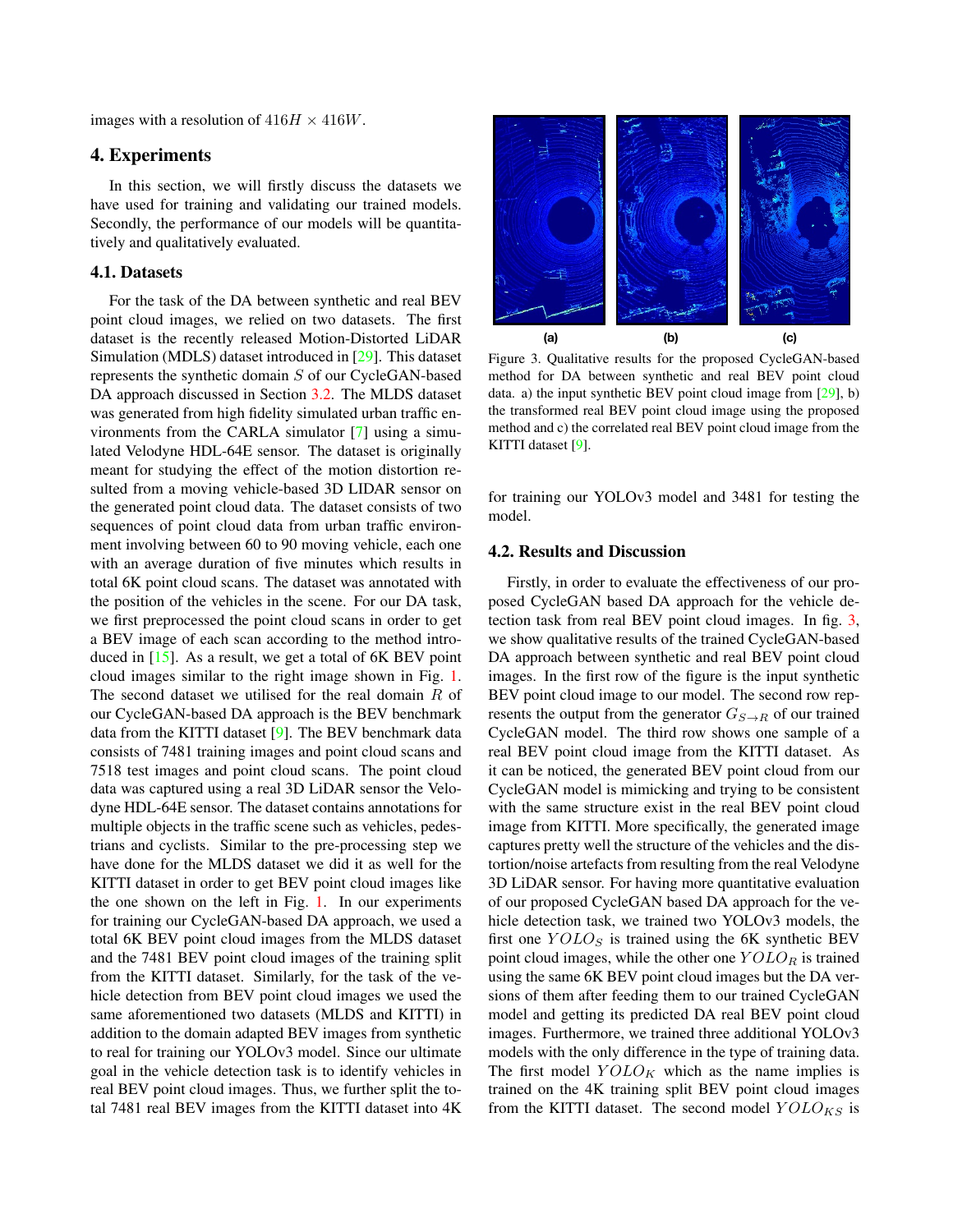

Figure 4. Qualitative results on the KITTI BEV point cloud dataset for the vehicle detection task. From left to right, a) the input BEV image, b) bounding box detections from  $Y OLO_K$  model, c) bounding box detections from  $Y OLO_{KS}$  model, d) bounding box detections from  $YOLO_{KR}$  model.

Table 1. Comparison between our 5 trained YOLOv3 models on the same testing split BEV point cloud images from the KITTI dataset [9]. Higher is better.

| Model             | <b>Training Data</b> | Average Precision (AP)% |
|-------------------|----------------------|-------------------------|
| YOLO <sub>S</sub> | SYN (only)           | 29.93                   |
| $YOLO_R$          | $DA$ (only)          | 34.78                   |
| $YOLO_K$          | KITTI (only)         | 57.26                   |
| $YOLO_{KS}$       | KITTI+SYN            | 59.16                   |
| $YOLO_{KR}$       | KITTI+DA             | 64.29                   |

trained using on the 4K images from the KITTI dataset with an additional 6K synthetic BEV point cloud image from the MLDS dataset. The third and final model  $YOLO_{KR}$ is trained using the same amount of data to the  $Y OLO_{KS}$ model, however instead of the MLDS synthetic BEV images we used the DA version predicted from our CycleGAN model.

In Table 1, we report the performance of the total 5 YOLOv3 models we mentioned earlier when all are tested on the same 3481 testing real BEV point cloud images from the KITTI dataset. The evaluation metric we used is the average precision score (AP) which summarises the precisionrecall curve that commonly used for evaluating object detectors. As it can be noticed from the table, the  $Y OLO_R$ model outperformed the  $Y OLO<sub>S</sub>$  with more than 4% in AP score which proves our claim that our CycleGAN-based DA approach for the BEV point cloud images are more efficient than pure synthetic ones for the vehicle detection task. Additionally, the best performing model with 64.29% in AP score is the  $Y OLO_{KR}$ , which again proves the benefits of using domain adapted BEV point cloud images over the purse synthetic ones. This prevalent from Table 1 by the low AP scores from the  $Y OLO_K$  and the  $Y OLO_{KS}$  models which achieved only AP score of 57.26% and 59.16% respectively. For a qualitative measuring of the performance of the trained YOLOv3 models, in Fig. 4, we show a) input sample BEV point cloud image, b), c) and d) the detected bounding boxes (in green colour) from models  $YOLO<sub>K</sub>$ ,  $Y OLO_{KS}$  and  $Y OLO_{KR}$  respectively. The ground truth annotations are highlighted in the light blue colour, while the false or miss-detected objects are highlighted in red colour. As it can be shown, our model  $YOLO_{KR}$  gives an accurate detection with the lowest false-positive rate.

#### 5. Conclusion

In this work, we have introduced a framework for domain adaptation between synthetic and real BEV point cloud images for the vehicle detection task. The proposed framework utilises deep generative adversarial networks, CycleGAN for the domain adaptation task. Then, given the domain adapted BEV point cloud images we trained a series of object detection models based on state-of-the-art deep ConvNet-based model, YOLOv3. The trained models have shown the effectiveness of the proposed DA approach for the vehicle detection task from real BEV point cloud images. Furthermore, we have evaluated the performance of the trained models on the testing split from real BEV point cloud images from the KITTI dataset. The best performing model was the one utilising our domain-adapted BEV point cloud images which achieved the highest average precision score of 64.29% with an improvement of more than 7% over the compared baseline approaches.

## References

[1] A. Abobakr, M. Hossny, H. Abdelkader, and S. Nahavandi. Rgb-d fall detection via deep residual convolutional lstm net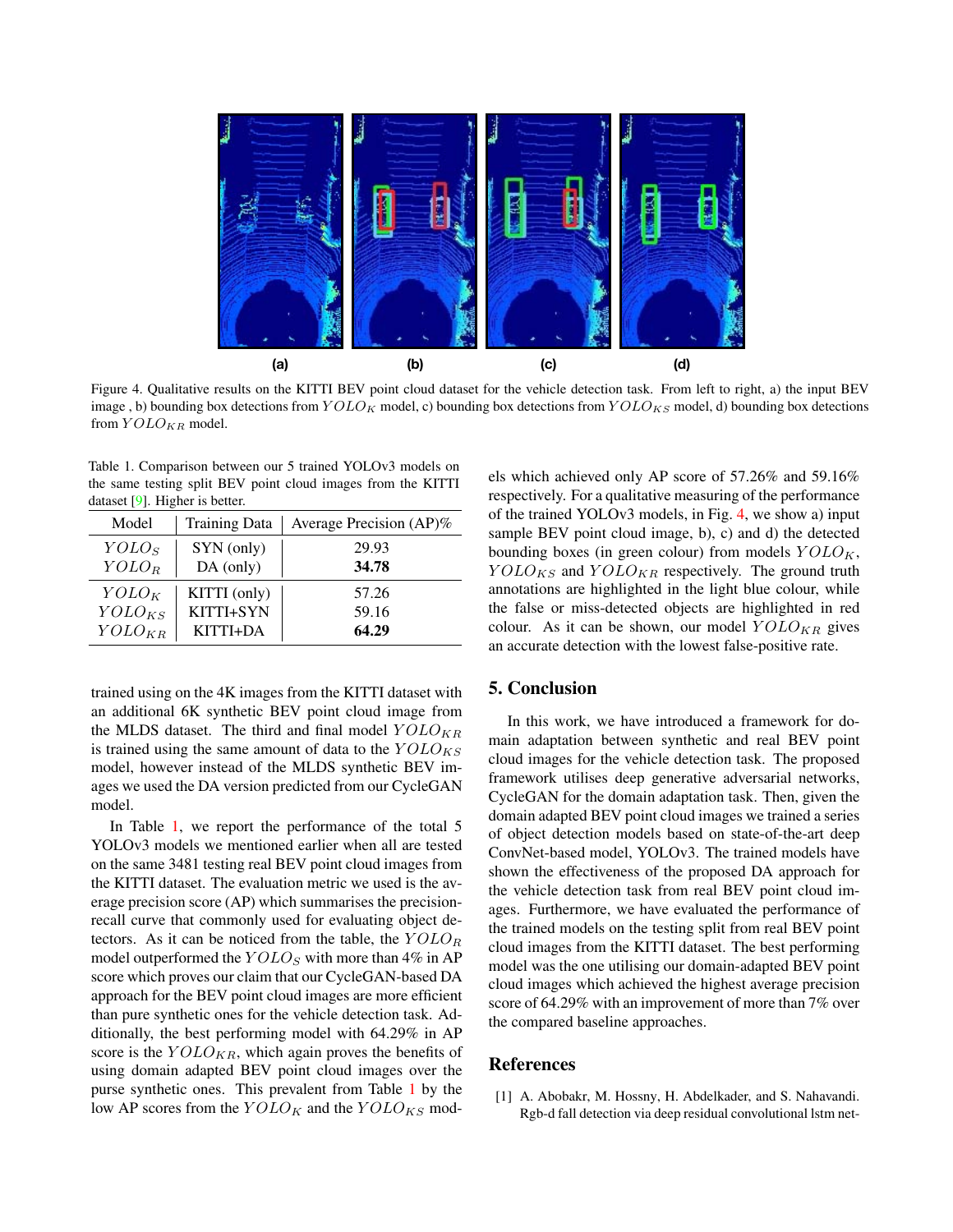works. In *2018 Digital Image Computing: Techniques and Applications (DICTA)*, pages 1–7, Dec 2018. 1

- [2] A. Atapour-Abarghouei and T. P. Breckon. Real-time monocular depth estimation using synthetic data with domain adaptation via image style transfer. In *Proceedings of the IEEE Conference on Computer Vision and Pattern Recognition*, pages 2800–2810, 2018. 2
- [3] J. Blitzer, R. McDonald, and F. Pereira. Domain adaptation with structural correspondence learning. In *Proceedings of the 2006 conference on empirical methods in natural language processing*, pages 120–128. Association for Computational Linguistics, 2006. 2
- [4] L. Caltagirone, S. Scheidegger, L. Svensson, and M. Wahde. Fast lidar-based road detection using fully convolutional neural networks. In *2017 IEEE Intelligent Vehicles Symposium (IV)*, pages 1019–1024. IEEE, 2017. 2
- [5] Y. Chen, W. Li, C. Sakaridis, D. Dai, and L. Van Gool. Domain adaptive faster r-cnn for object detection in the wild. In *Proceedings of the IEEE conference on computer vision and pattern recognition*, pages 3339–3348, 2018. 2
- [6] A. Dewan, G. L. Oliveira, and W. Burgard. Deep semantic classification for 3d lidar data. In *2017 IEEE/RSJ International Conference on Intelligent Robots and Systems (IROS)*, pages 3544–3549. IEEE, 2017. 2
- [7] A. Dosovitskiy, G. Ros, F. Codevilla, A. Lopez, and V. Koltun. CARLA: An open urban driving simulator. In *Proceedings of the 1st Annual Conference on Robot Learning*, pages 1–16, 2017. 5
- [8] Y. Ganin, E. Ustinova, H. Ajakan, P. Germain, H. Larochelle, F. Laviolette, M. Marchand, and V. Lempitsky. Domainadversarial training of neural networks. *The Journal of Machine Learning Research*, 17(1):2096–2030, 2016. 2
- [9] A. Geiger, P. Lenz, and R. Urtasun. Are we ready for autonomous driving? the kitti vision benchmark suite. In *Conference on Computer Vision and Pattern Recognition (CVPR)*, 2012. 1, 5, 6
- [10] P. Germain, A. Habrard, F. Laviolette, and E. Morvant. A pac-bayesian approach for domain adaptation with specialization to linear classifiers. In *International conference on machine learning*, pages 738–746, 2013. 2
- [11] I. Goodfellow, J. Pouget-Abadie, M. Mirza, B. Xu, D. Warde-Farley, S. Ozair, A. Courville, and Y. Bengio. Generative adversarial nets. In *Advances in neural information processing systems*, pages 2672–2680, 2014. 2
- [12] P. Isola, J.-Y. Zhu, T. Zhou, and A. A. Efros. Image-toimage translation with conditional adversarial networks. In *Proceedings of the IEEE conference on computer vision and pattern recognition*, pages 1125–1134, 2017. 3
- [13] J. Johnson, A. Alahi, and L. Fei-Fei. Perceptual losses for real-time style transfer and super-resolution. In *European conference on computer vision*, pages 694–711. Springer, 2016. 3
- [14] Y. LeCun, L. Bottou, Y. Bengio, P. Haffner, et al. Gradientbased learning applied to document recognition. *Proceedings of the IEEE*, 86(11):2278–2324, 1998. 2
- [15] B. Li. 3d fully convolutional network for vehicle detection in point cloud. In *2017 IEEE/RSJ International Conference*

*on Intelligent Robots and Systems (IROS)*, pages 1513–1518. IEEE, 2017. 2, 5

- [16] M. Menze and A. Geiger. Object scene flow for autonomous vehicles. In *Proceedings of the IEEE Conference on Computer Vision and Pattern Recognition*, pages 3061–3070, 2015. 3
- [17] Y. Netzer, T. Wang, A. Coates, A. Bissacco, B. Wu, and A. Y. Ng. Reading digits in natural images with unsupervised feature learning. In *NIPS Workshop on Deep Learning and Unsupervised Feature Learning 2011*, 2011. 2
- [18] J. Redmon and A. Farhadi. Yolov3: An incremental improvement. *arXiv*, 2018. 1, 2
- [19] K. Saleh, M. Attia, M. Hossny, S. Hanoun, S. Salaken, and S. Nahavandi. Local motion planning for ground mobile robots via deep imitation learning. In *2018 IEEE International Conference on Systems, Man, and Cybernetics (SMC)*, pages 4077–4082. IEEE, 2018. 1
- [20] K. Saleh, M. Hossny, A. Hossny, and S. Nahavandi. Cyclist detection in lidar scans using faster r-cnn and synthetic depth images. In *2017 IEEE 20th International Conference on Intelligent Transportation Systems (ITSC)*, pages 1–6. IEEE, 2017. 1, 2
- [21] K. Saleh, M. Hossny, and S. Nahavandi. Cyclist trajectory prediction using bidirectional recurrent neural networks. In *Australasian Joint Conference on Artificial Intelligence*, pages 284–295. Springer, 2018. 1
- [22] K. Saleh, M. Hossny, and S. Nahavandi. Effective vehicle-based kangaroo detection for collision warning systems using region-based convolutional networks. *Sensors*, 18(6):1913, 2018. 1
- [23] K. Saleh, M. Hossny, and S. Nahavandi. Long-term recurrent predictive model for intent prediction of pedestrians via inverse reinforcement learning. In *2018 Digital Image Computing: Techniques and Applications (DICTA)*, pages 1–8. IEEE, 2018. 1
- [24] K. Saleh, R. A. Zeineldin, M. Hossny, S. Nahavandi, and N. El-Fishawy. End-to-end indoor navigation assistance for the visually impaired using monocular camera. In *2018 IEEE International Conference on Systems, Man, and Cybernetics (SMC)*, pages 3504–3510. IEEE, 2018. 1
- [25] A. Shrivastava, T. Pfister, O. Tuzel, J. Susskind, W. Wang, and R. Webb. Learning from simulated and unsupervised images through adversarial training. In *Proceedings of the IEEE conference on computer vision and pattern recognition*, pages 2107–2116, 2017. 2
- [26] E. Tzeng, J. Hoffman, K. Saenko, and T. Darrell. Adversarial discriminative domain adaptation. In *Proceedings of the IEEE Conference on Computer Vision and Pattern Recognition*, pages 7167–7176, 2017. 2
- [27] M. Wang and W. Deng. Deep visual domain adaptation: A survey. *Neurocomputing*, 312:135–153, 2018. 2
- [28] B. Wu, X. Zhou, S. Zhao, X. Yue, and K. Keutzer. Squeezesegv2: Improved model structure and unsupervised domain adaptation for road-object segmentation from a lidar point cloud. *arXiv preprint arXiv:1809.08495*, 2018. 1
- [29] D. J. Yoon, T. Y. Tang, and T. D. Barfoot. Mapless online detection of dynamic objects in 3d lidar. *arXiv preprint arXiv:1809.06972*, 2018. 1, 2, 5